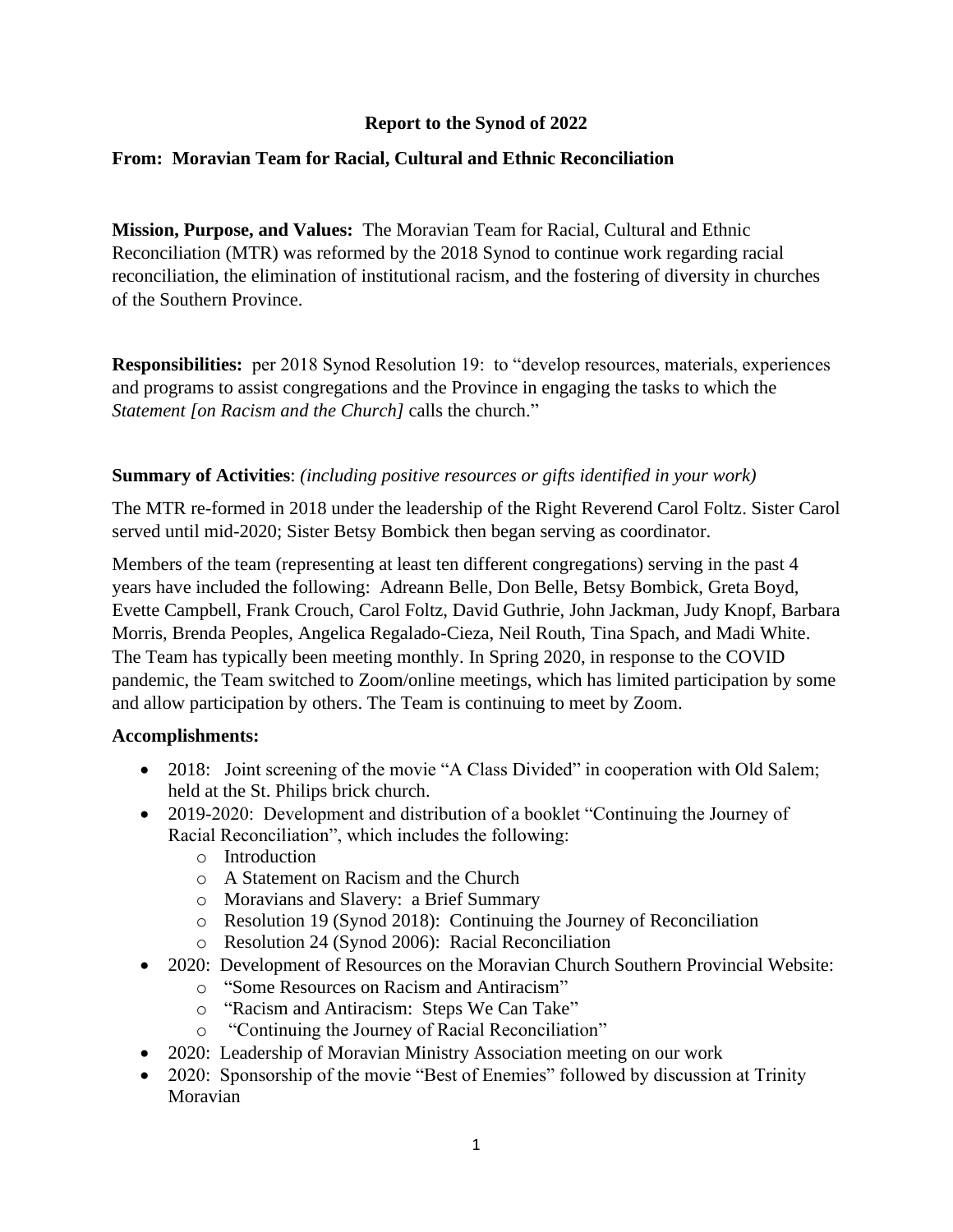- 2021: APCE (Association of Partners in Christian Education) membership enabling access to Crossroads Antiracism video training---to be used by the MTR, and available for training throughout the Province (provincially and/or congregationally)
- 2021: began quarterly meetings by Zoom with the Northern Province Racial Justice Team, and collaborated on interprovincial programs: the Advent Series, the Lenten Series, the Moravian Ministers' retreat with David J. Hooker. Racism is a national problem that calls for joint interprovincial work on behalf of the church and the world.
- 2021-2022: Establishment of a "Salem Walk" subgroup (Betsy Bombick, David Guthrie, John D Rights, Frank Crouch) which developed and implemented Salem Walk. Salem Walk is a two-hour opportunity to learn about the lives of three Black Moravians enslaved in Salem in the time between 1772-1861. The experience includes a "walking education," discussion, and worship. Salem Walks were conducted in August and November 2021, and February and March 2022. Walks were also scheduled for April and May, and more are planned for later in the year. As of April 7, 2022, approximately 100 people, mostly Moravians, have participated.
- 2021 ongoing: participation in the Episcopalian-Moravian Racial Justice Group (Neil Routh and Frank Crouch): a cooperative effort between the Moravian and Episcopal churches to develop resources to provide a three-part webinar series (coming in fall 2022) that explores a fuller picture of our churches' complicity with and resistance to racism, slavery, and their legacies up to the Civil War, during the period of Reconstruction and Jim Crow, and into the present day.
- 2022: drafted a letter that was finalized and sent by the Provincial Elders Conference regarding a news story on the local Winston-Salem / Wake Forest University WFDD radio station on enslavement by the Moravians in the Salem area
- 2022: conducted program and participated in discussion with Rolling Hills Moravian Church, focused on antiracism efforts of the church (most specifically the Moravian church).
- 2022: prepared and submitted two proposals for Synod 2022
	- o Proclaiming the Gospel in Times of Controversy
	- o Continuing the Journey of Reconciliation
- 2022: Leadership of April Moravian Ministry Association Meeting

Individual MTR members also participated in related activities that were not organized by the MTR but were significantly related to our work:

- Membership on the Hidden Town Advisory Committee, a community committee providing advisory support of the Old Salem, Inc "Hidden town" initiative, researching and publicizing the lives of African Americans in Salem
- Leadership of online courses on antiracism, coordinated by the Board of Cooperative Ministries in Summer 2020: Study of the book Color of Compromise and a study titled "Okay, White People".
- Leading, developing and participating in programs and events that help our congregations, communities and the Southern Province understand our past and present witness, create connections across lines that divide us, promote healing, and lead to action for the sake of justice.